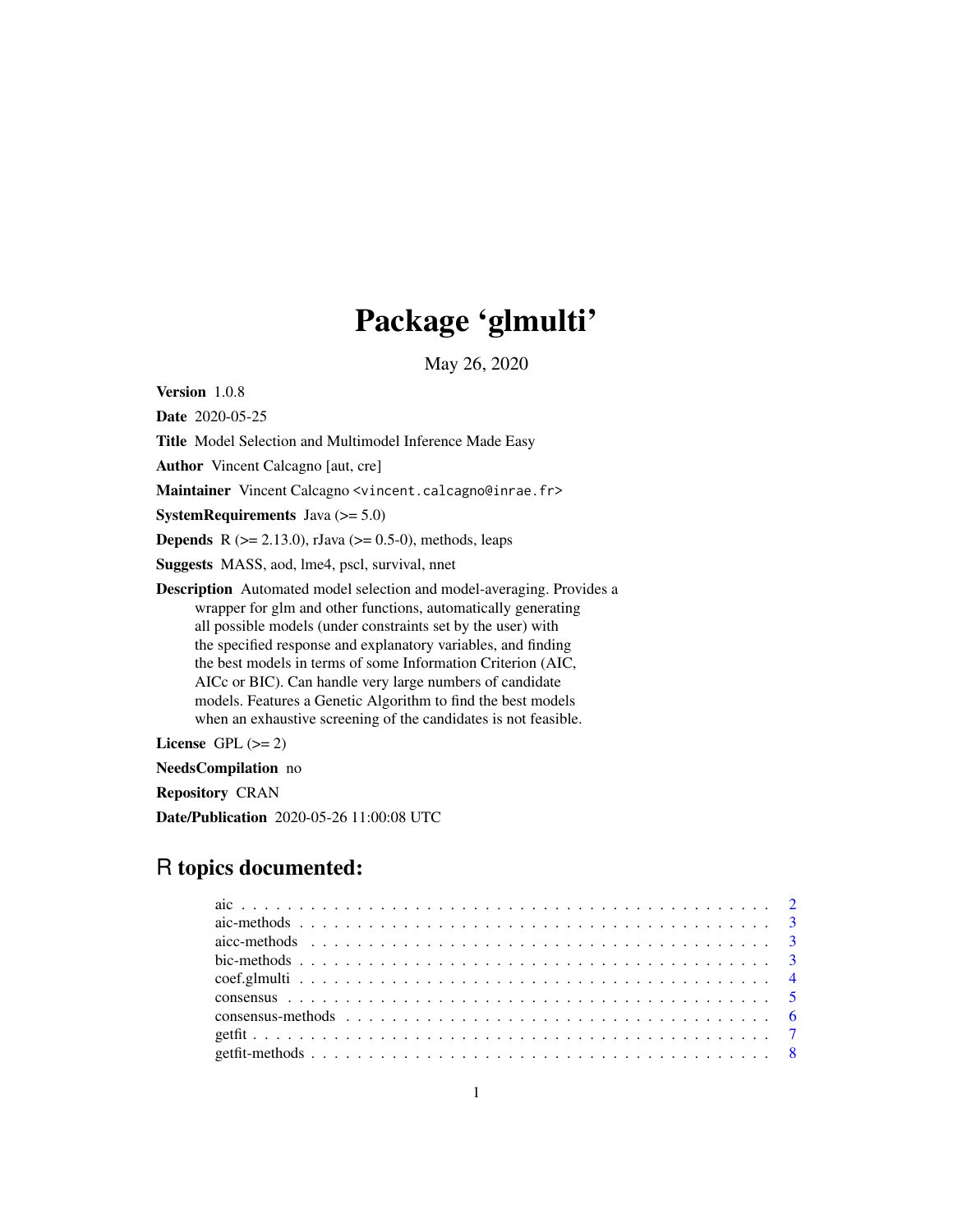<span id="page-1-0"></span>

| Index | 19 |
|-------|----|
|       |    |
|       |    |
|       |    |
|       |    |
|       |    |
|       |    |
|       |    |
|       |    |
|       |    |
|       |    |

<span id="page-1-1"></span>

aic *Computing an IC from a fitted model object*

#### Description

These functions are used by glmulti to compute Information Criteria from a fitted model object. They are S4 generics, currently with methods for glm/lm objects. You may define your own methods if needed, to support other fitting functions or to use other IC.

# Usage

```
aic(object, ...)
aicc(object, ...)
bic(object, ...)
qaic(object, ...)
qaicc(object, ...)
```
#### Arguments

| object   | A fitted model object.                                   |
|----------|----------------------------------------------------------|
| $\cdots$ | Further arguments that may be useful for future methods. |

#### Details

When using qaic or qaicc, you will need to provide an estimate of the inflation factor *c*. This is done through the global variable glmultiqaiccvalue. Set this varaible equal to your estimated *c* before running glmulti. Otherwise it will stop with a warning.

# Value

The IC value of the model.

# Author(s)

Vincent Calcagno, McGill University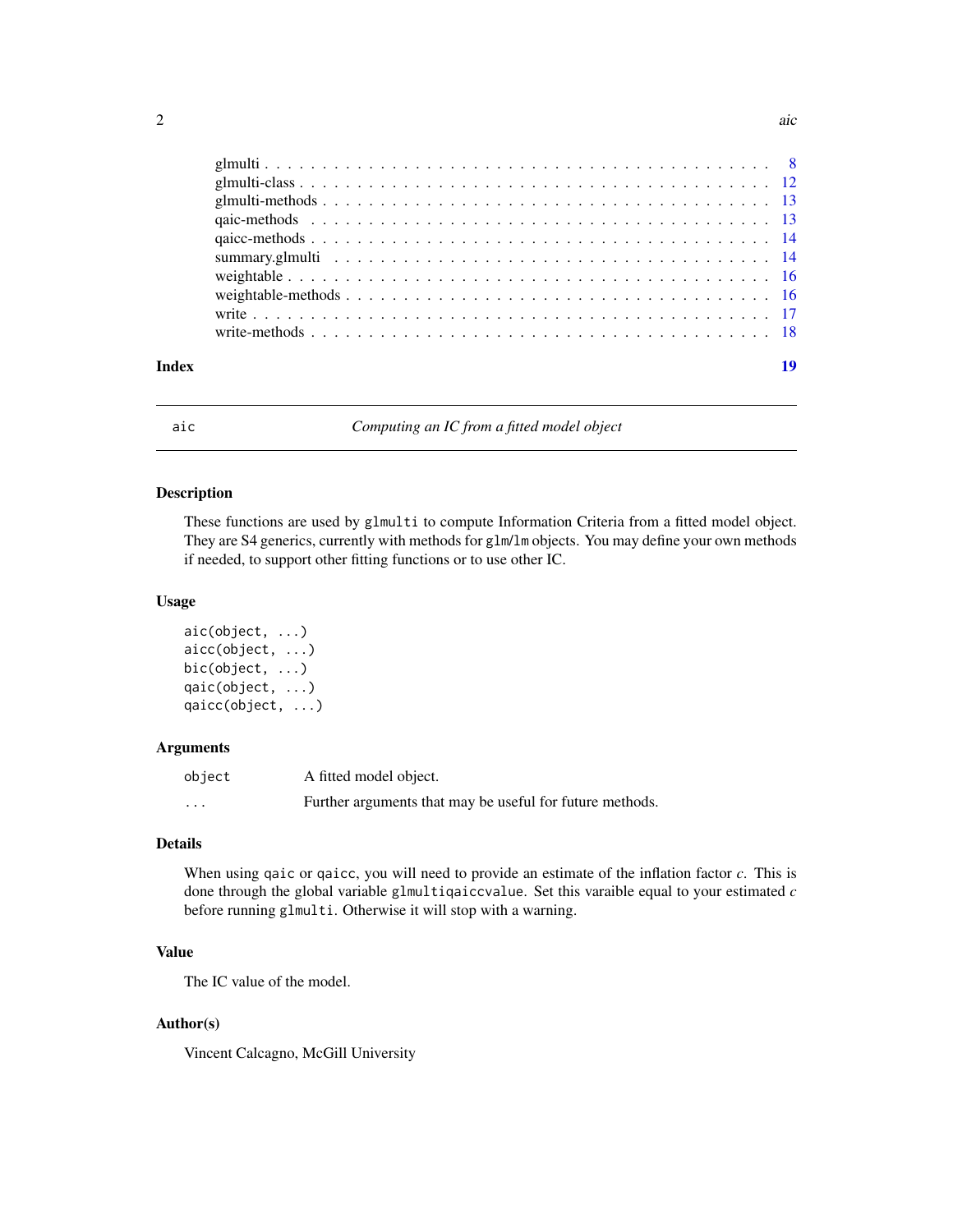# <span id="page-2-0"></span>aic-methods 3

# See Also

[glmulti](#page-7-1)

aic-methods *Methods for Function aic*

# Description

Used to compute the AIC value for several classes of models.

# Methods

object = "ANY" Default method for e.g. glm and lm

aicc-methods *Methods for Function aicc*

# Description

Used to compute the AICc value for several classes of models.

# Methods

object = "ANY" Default method for e.g. glm and lm

bic-methods *Methods for Function bic*

# Description

Used to compute the BIC value for several classes of models.

#### Methods

object = "ANY" Default method for e.g. glm and lm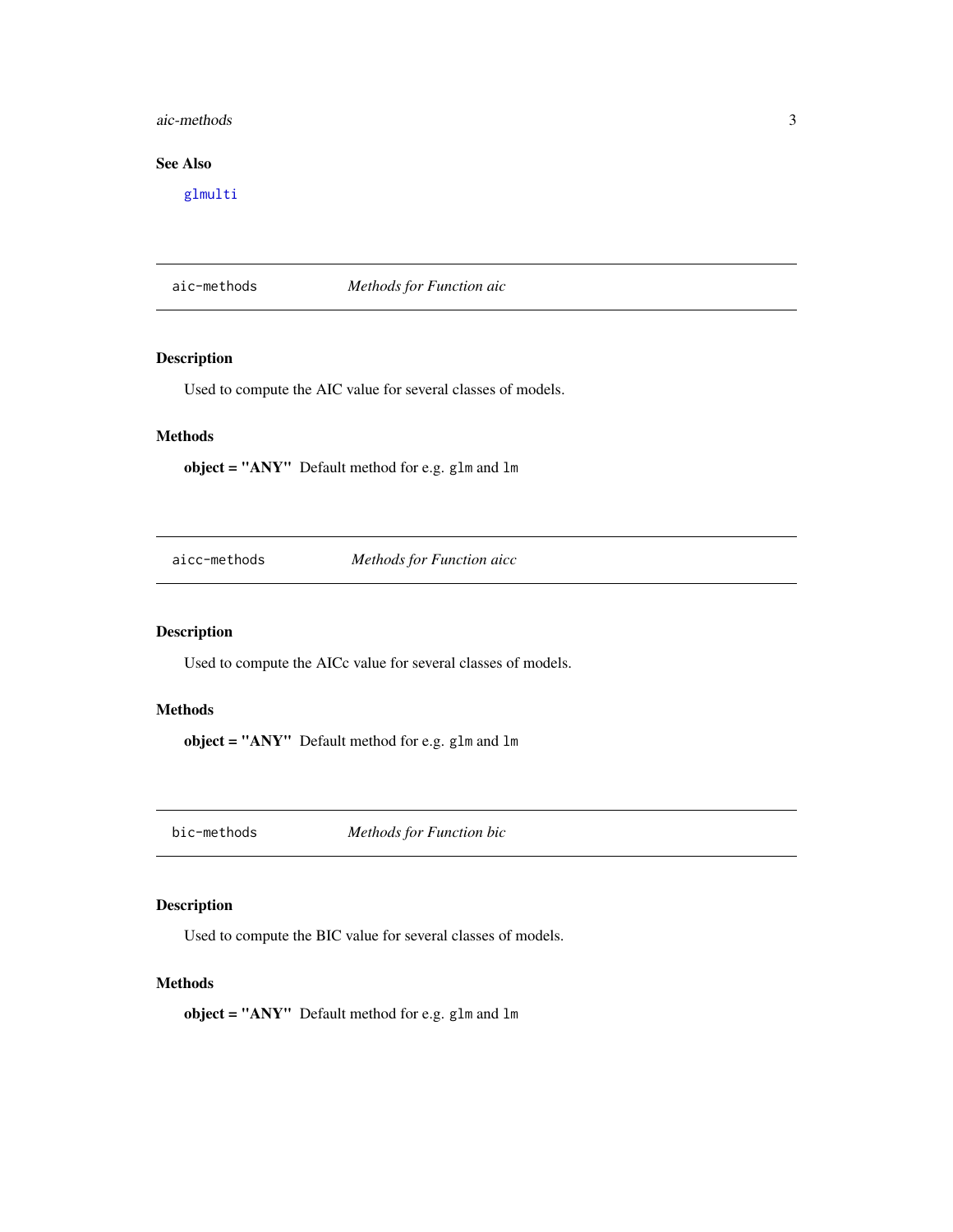These functions, applied on a glmulti object, produce model-averaged estimates, unconditional confidence intervals, and predictions from the models in the confidence set (or a subset of them). They are equivalents of the standard coef and predict for single models.

#### Usage

```
# S3 coef method for class 'glmulti'
## S3 method for class 'glmulti'
coef(object, select="all", varweighting="Buckland",
icmethod="Lukacs", alphaIC=0.05, ...)
# S3 predict method for class 'glmulti'
## S3 method for class 'glmulti'
predict(object, select="all", newdata=NA, se.fit=FALSE,
varweighting="Buckland", icmethod="Lukacs", alphaIC=0.05, ...)
```
#### Arguments

| object       | an object of class glmulti                                                                                                                                                                                                                                                                                                                                                                                        |
|--------------|-------------------------------------------------------------------------------------------------------------------------------------------------------------------------------------------------------------------------------------------------------------------------------------------------------------------------------------------------------------------------------------------------------------------|
| select       | A specification of which models should be used for inference. By default all<br>models are used, see below.                                                                                                                                                                                                                                                                                                       |
| varweighting | The method to be used to compute the unconditional variance. "Buckland" (the<br>default) (implements the approach presented in Buckland et al. 1997. "Johnson"<br>implements a slightly different approach recommended in Johnson \& Omland<br>2004 and proposed at page 235 in Burnham \& Anderson 2002. The latter results<br>in slightly bigger estimates of the unconditional variance of model coefficients. |
| icmethod     | Method to construct confidence intervals. One of "Standard", "Burnham" or<br>"Lukacs". The three methods differ in their use (or not) of degrees of freedom.                                                                                                                                                                                                                                                      |
| newdata      | New data frame of data for which to predict values                                                                                                                                                                                                                                                                                                                                                                |
| se.fit       | Whether to return unconditional variances and confidence intervals associated<br>with predicted values                                                                                                                                                                                                                                                                                                            |
| alphaIC      | The alpha risk when building the confidence intervals                                                                                                                                                                                                                                                                                                                                                             |
| .            | Further arguments to single-model coef or predict                                                                                                                                                                                                                                                                                                                                                                 |

# Details

*select* can be used to specify which models should be used for inference. By default all are used. If specifying an integer value *x*, only the *x* best models are used. If a numeric value is provided, if it less than one, models that sum up to *x*% of evidence weight are used. If it more than one, models within *x* IC units from the best model are used.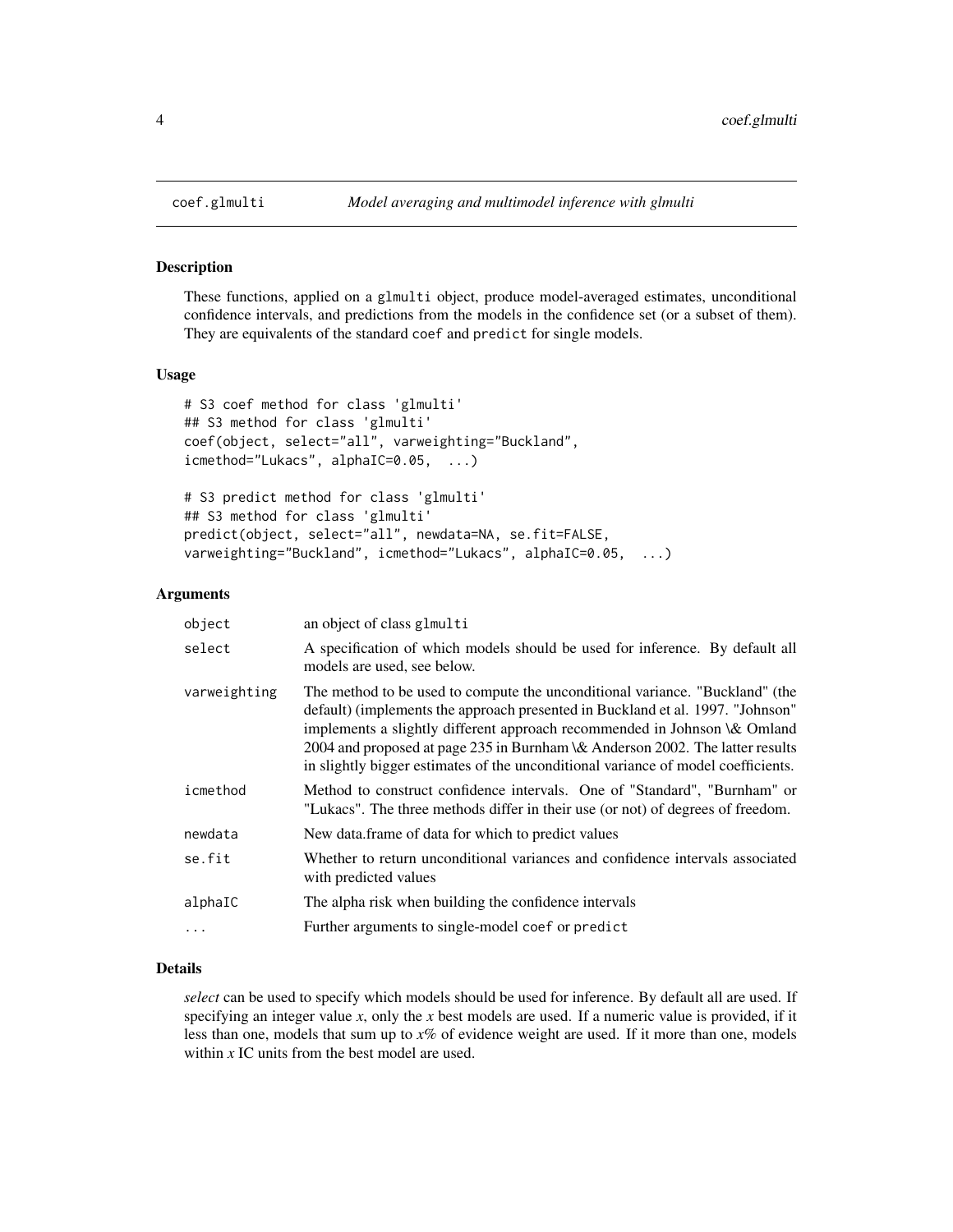#### <span id="page-4-0"></span>consensus 5

#### Value

coef returns a data.frame with model-averaged estimates of the different parameters in the models, as well as their unconditional variance, importance, and confidence interval according to one of three methods: "Standard" simply assumes a Normal distribution of the estimator (Buckland 1997), "Lukacs" assumes a Student distribution with degrees of freedom taken to be averaged across models (see Lukacs et al. 2010), and "Burnham" is a more sophisticated Student-based method proposed by Burnham \& Anderson 2002.

predict returns a list of three elements: the multi-model predictions, their variability (unconditional variance and confidence interval, if se.fit=T), and the number of NA predicted values that were treated as zeros when averaging models.

#### Author(s)

Vincent Calcagno, McGill University

#### References

Buckland et al. 1997. Model selection: an integral part of inference. Biometrics. Burnham \& Anderson. 2002. Model Selection and Multimodel Inference. An Information Theoretic Practical Approach. Johnson \& Omland. 2004. Model selection in ecology and evolution. TREE. Lukacs et al. 2010..Model selection bias and Freedman's paradox. Annals of the Institute of Statistical Mathematics.

# See Also

[glmulti](#page-7-1)

<span id="page-4-1"></span>consensus *Takes a consensus of several glmulti objects*

# Description

The function takes a list of glmulti objects and returns a new glmulti object. This object contains the best models found in all passed objects, with duplicates removed. Useful to bring back together the different parts of a parallelized exhaustive screen, or to make the consensus of several replicate genetic algorithms.

#### Usage

 $consensus(xs, confsetsize = NA, ...)$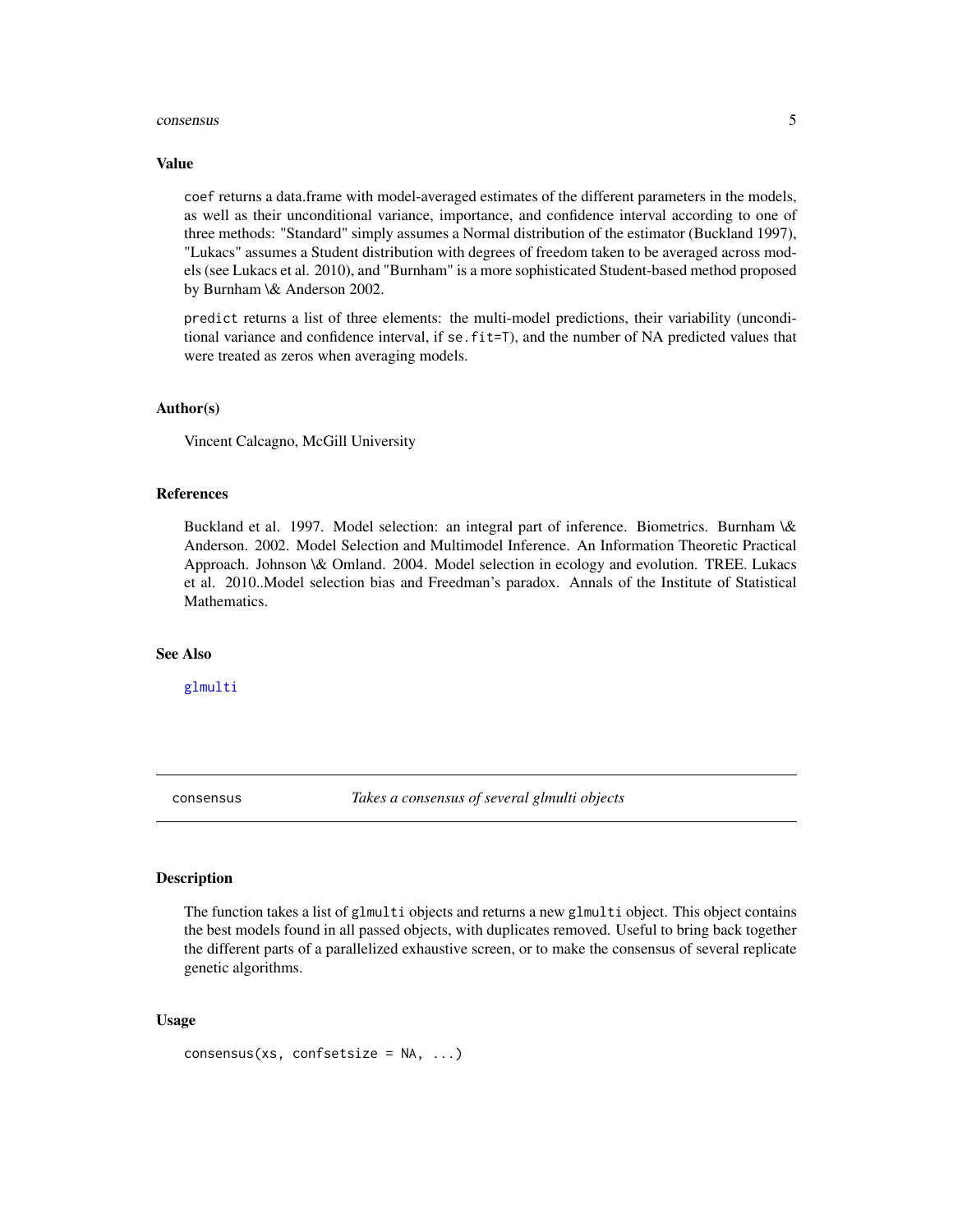#### <span id="page-5-0"></span>**Arguments**

| <b>XS</b>   | A list containing glmulti objects, or filenames from which glmulti objects can<br>be read on the disk (typically glmulti objects that have been saved using write<br>with file="filename object"). |
|-------------|----------------------------------------------------------------------------------------------------------------------------------------------------------------------------------------------------|
| confsetsize | The number of best models to be included in the consensus object. If NA, all<br>available models are included.                                                                                     |
| .           | Further arguments, allowing to write custom S4 methods for this generic.                                                                                                                           |
|             |                                                                                                                                                                                                    |

# Details

The name of the returned object is the name of the first object passed, with "consensus-" prepended. The params slot of the returned object is taken from the first object too. Note that if not all glmulti objects in xs do contain fitted model objects, then no model object will be included in the returned glmulti object.

#### Value

A standard object of class glmulti

#### Author(s)

Vincent Calcagno, McGill University

#### References

Calcagno \& de Mazancourt 2010 J. Stat. Soft. v34 i12. See http://www.jstatsoft.org/v34/i12

#### See Also

[glmulti](#page-7-1)

consensus-methods *Consensus method for glmulti objects.*

#### Description

Concatenates several glmulti objects and makes a consensus of them.

#### **Methods**

xs = "list" a list of glmulti objects to make a consensus of. Can include actual objects or filenames pointing to objects written on the disk (typically glmulti objects that have been saved using write with file="filename|object").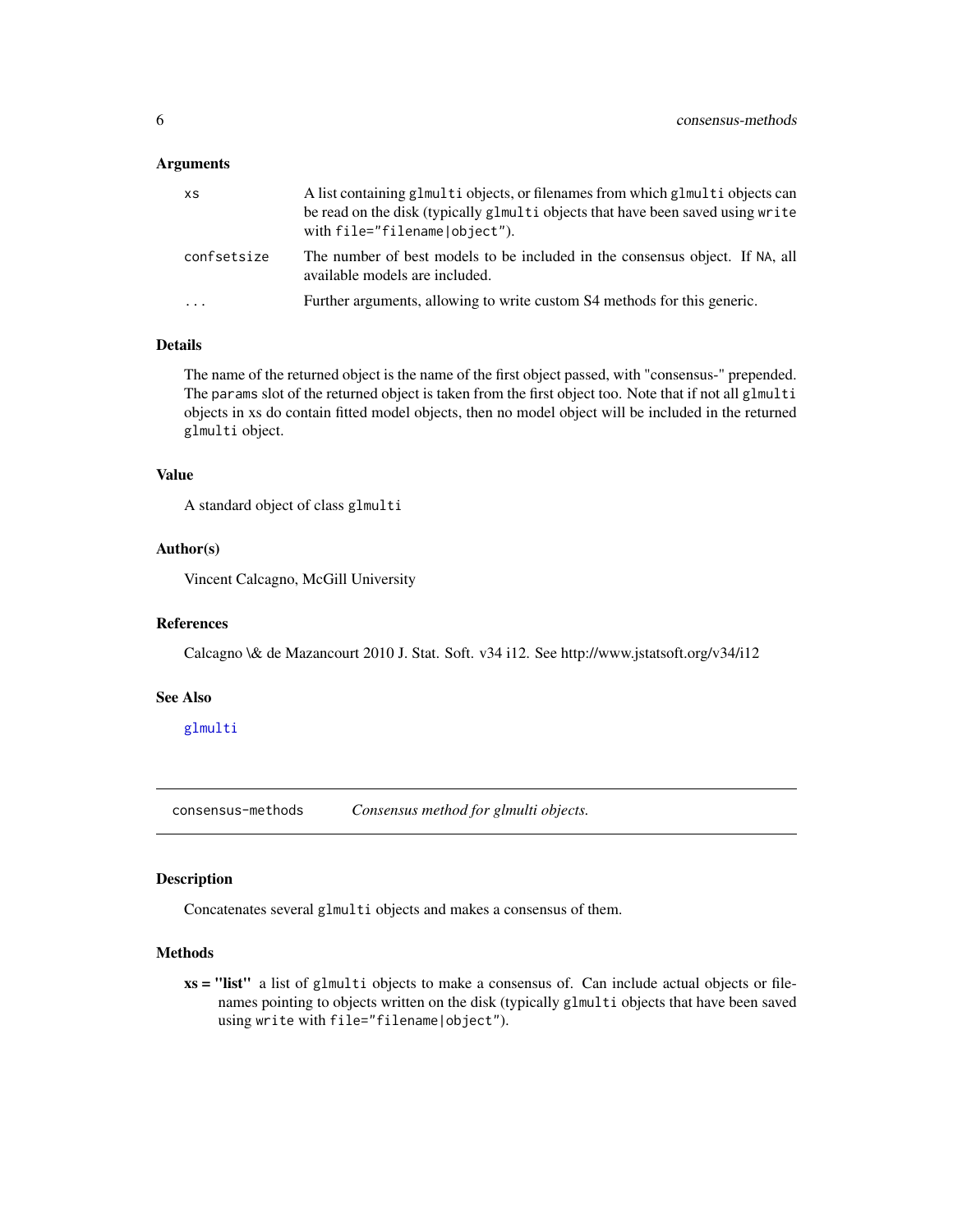<span id="page-6-0"></span>

Generic S4 function used to access the coefficients (and their standard error) from a fitted model. It is used by coef.glmulti.

#### Usage

getfit(object, ...)

# Arguments

| object   | A fitted model object, of class glm, lm or codeglm.nb                   |
|----------|-------------------------------------------------------------------------|
| $\cdots$ | Further arguments that may be required by some methods of this generic. |

# Details

Define your own method for this generic when using glmulti with some custom fitting function.

### Value

A data.frame, with as rows the coefficients that are fitted in the model, and three columns: the first with the estimated coefficients, the second with the associated standard errors, and the third with degrees of freedom.

#### Author(s)

Vincent Calcagno, McGill University

#### References

Calcagno \& de Mazancourt 2010 J. Stat. Soft. v34 i12. See http://www.jstatsoft.org/v34/i12

# See Also

[glmulti](#page-7-1)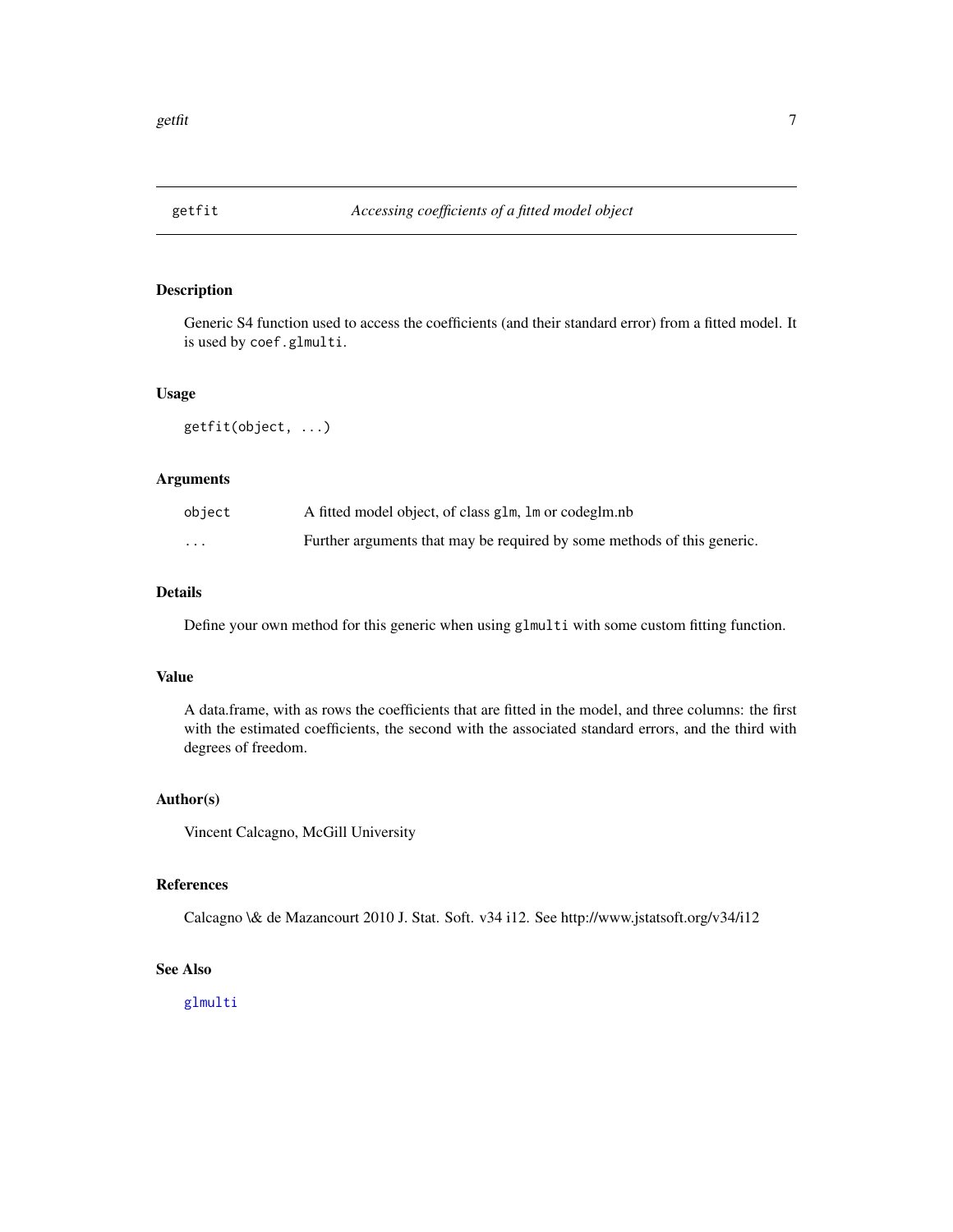<span id="page-7-0"></span>

Used by coef.glmulti to access the contents of fitted model objects of different classes.

#### Methods

object = "ANY" Default method, for e.g. glm objects. object = "coxph" Method for coxph objects. object = "coxph.null" Method for coxph.null objects.

<span id="page-7-1"></span>glmulti *Automated model selection and multimodel inference with (G)LMs*

#### **Description**

glmulti finds what are the n best models (the confidence set of models) among all possible models (the candidate set, as specified by the user). Models are fitted with the specified fitting function (default is glm) and are ranked with the specified Information Criterion (default is aicc). The best models are found either through exhaustive screening of the candidates, or using a genetic algorithm, which allows very large candidate sets to be adressed. The output can be used for model selection, variable selection, and multimodel inference.

# Usage

```
# glmulti S4 generic
glmulti(y, xr, data, exclude = c(), name = "glmulti.analysis",
intercept = TRUE, marginality = FALSE,
bunch=30, chunk = 1, chunks = 1, level = 2,
minsize = 0, maxsize = -1, minK = 0, maxK = -1,
method = "h", crit = "aic", confsetsize = 100, popsize = 100,
mutrate = 10^{\circ}-3, sexrate = 0.1, imm = 0.3, plotty = TRUE,
report = TRUE, deltaM = 0.05, deltaB = 0.05, conseq = 5,
fitfunction = "glm", resumefile = "id", includeobjects=TRUE, ...)
```
#### Arguments

y A formula, character string, or fitted model (of class lm or glm) specifying the response variable and the terms (main effects and/or interactions) to be used in the candidate models (e.g. height~age\*sex+mass). Alternatively, a character string naming the variable to be used as response (e.g. "height") (in which case the names of the predictors must be passed through the xr argument) Alternatively, a custom list of (fitted) model objects can also be passed (can be convenient for small candidate sets).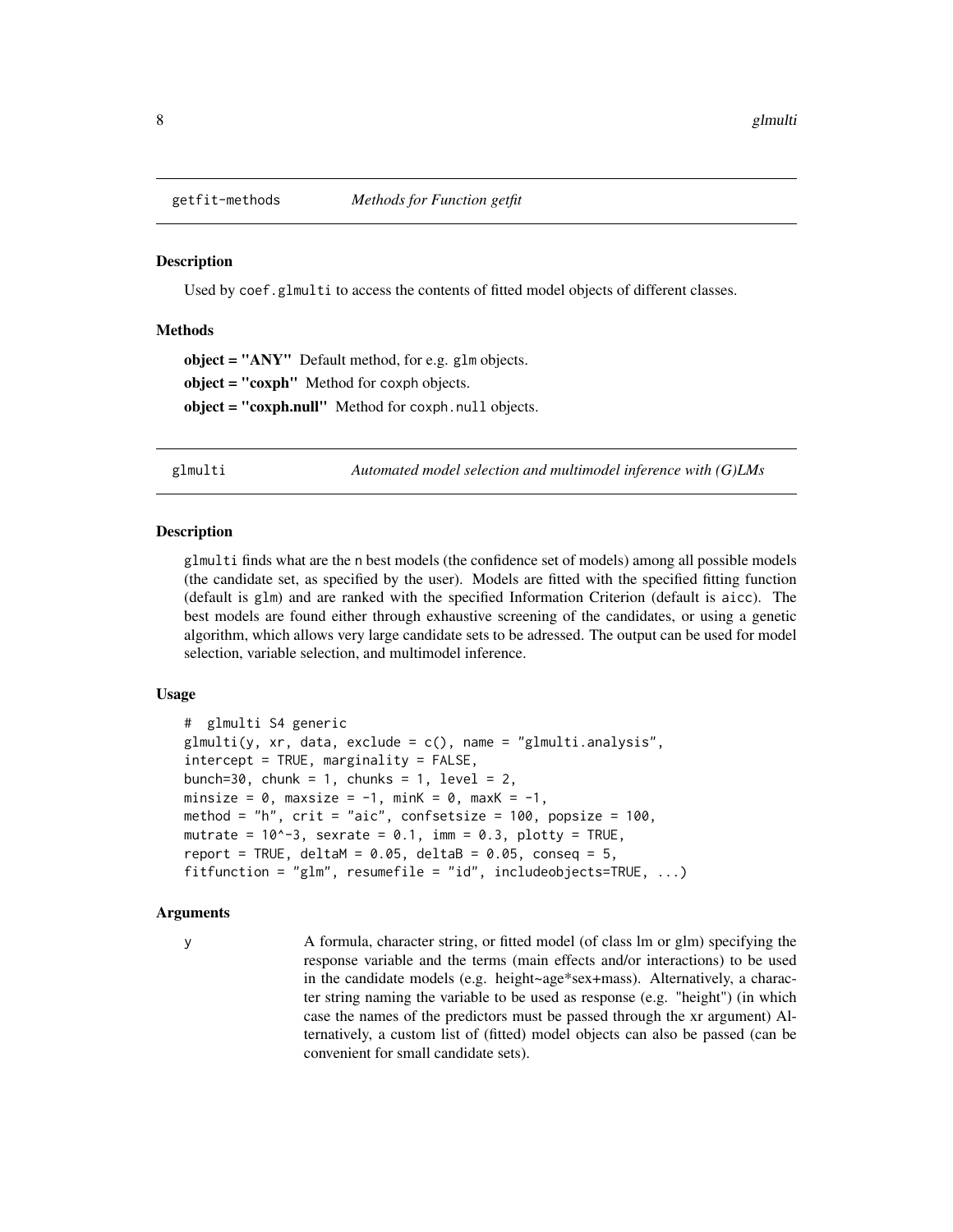#### glmulti 9

| xr          | An optional character array specifying the variables (categorical or quantitative)<br>to be used as predictors, e.g. c("age", "height", "mass")                                                                                                                                                                                                                                                                                                                                                                    |
|-------------|--------------------------------------------------------------------------------------------------------------------------------------------------------------------------------------------------------------------------------------------------------------------------------------------------------------------------------------------------------------------------------------------------------------------------------------------------------------------------------------------------------------------|
| exclude     | Optional character vector naming terms (main effects or interactions) to be ex-<br>cluded from the candidate models, e.g. c("mass:height")                                                                                                                                                                                                                                                                                                                                                                         |
| intercept   | Whether to include an intercept in the candidate models or not.                                                                                                                                                                                                                                                                                                                                                                                                                                                    |
| level       | If 1, only main effects (terms of order 1) are used to build the candidate set.<br>If 2, pairwise interactions are also used (higher order interactions are currently<br>ignored)                                                                                                                                                                                                                                                                                                                                  |
| data        | A data.frame containing the data. If not specified, glmulti will try to find the<br>data in the environment of the formula, from the fitted model passed as y argu-<br>ment, or from the global environment.                                                                                                                                                                                                                                                                                                       |
| name        | The name of this glmulti analysis. Optional.                                                                                                                                                                                                                                                                                                                                                                                                                                                                       |
| marginality | Whether to apply the marginality rule or not. If TRUE, only marginal models<br>will be considered.                                                                                                                                                                                                                                                                                                                                                                                                                 |
| minsize     | This sets a constraint on candidate models. Minimal number of TERMS (main<br>effects or interactions) to be included in candidate models (negative $=$ no con-<br>straint)                                                                                                                                                                                                                                                                                                                                         |
| maxsize     | This sets a constraint on candidate models. Maximal number of TERMS to be<br>included in candidate models (negative = no constraint)                                                                                                                                                                                                                                                                                                                                                                               |
| minK        | This sets a constraint on candidate models. Minimal complexity of candidate<br>models (negative $=$ no constraint)                                                                                                                                                                                                                                                                                                                                                                                                 |
| maxK        | This sets a constraint on candidate models. Maximal complexity of candidate<br>models (negative $=$ no constraint)                                                                                                                                                                                                                                                                                                                                                                                                 |
| method      | The method to be used to explore the candidate set of models. If "h" an ex-<br>haustive screening is undertaken. If "g" the genetic algorithm is employed (rec-<br>ommended for large candidate sets). If "l", a very fast exhaustive branch-and-<br>bound algorithm is used. Package leaps must then be loaded, and this can only<br>be applied to linear models with covariates and no interactions. If "d", a sim-<br>ple summary of the candidate set is printed, including the number of candidate<br>models. |
| crit        | The Information Criterion to be used. This should be a function that accepts a<br>fitted model as first argument. Default is the original Akaike IC (aic). Other pro-<br>vided functions are the Bayes IC (bic), the small-sample corrected AIC (aicc)<br>and QAIC/QAICc (qaic and qaicc).                                                                                                                                                                                                                         |
| fitfunction | The fitting function to be used. Any function similar to glm can be used. See<br>Examples                                                                                                                                                                                                                                                                                                                                                                                                                          |
| confsetsize | The number of models to be looked for, i.e. the size of the returned confidence<br>set.                                                                                                                                                                                                                                                                                                                                                                                                                            |
| plotty      | Whether to plot the progress of the IC profile when running.                                                                                                                                                                                                                                                                                                                                                                                                                                                       |
| report      | Whether to report about the progress at run time.                                                                                                                                                                                                                                                                                                                                                                                                                                                                  |
| bunch       | The number of model formulas to be returned (to be fitted) at each call to the<br>enumerator. Exhaustive screening only.                                                                                                                                                                                                                                                                                                                                                                                           |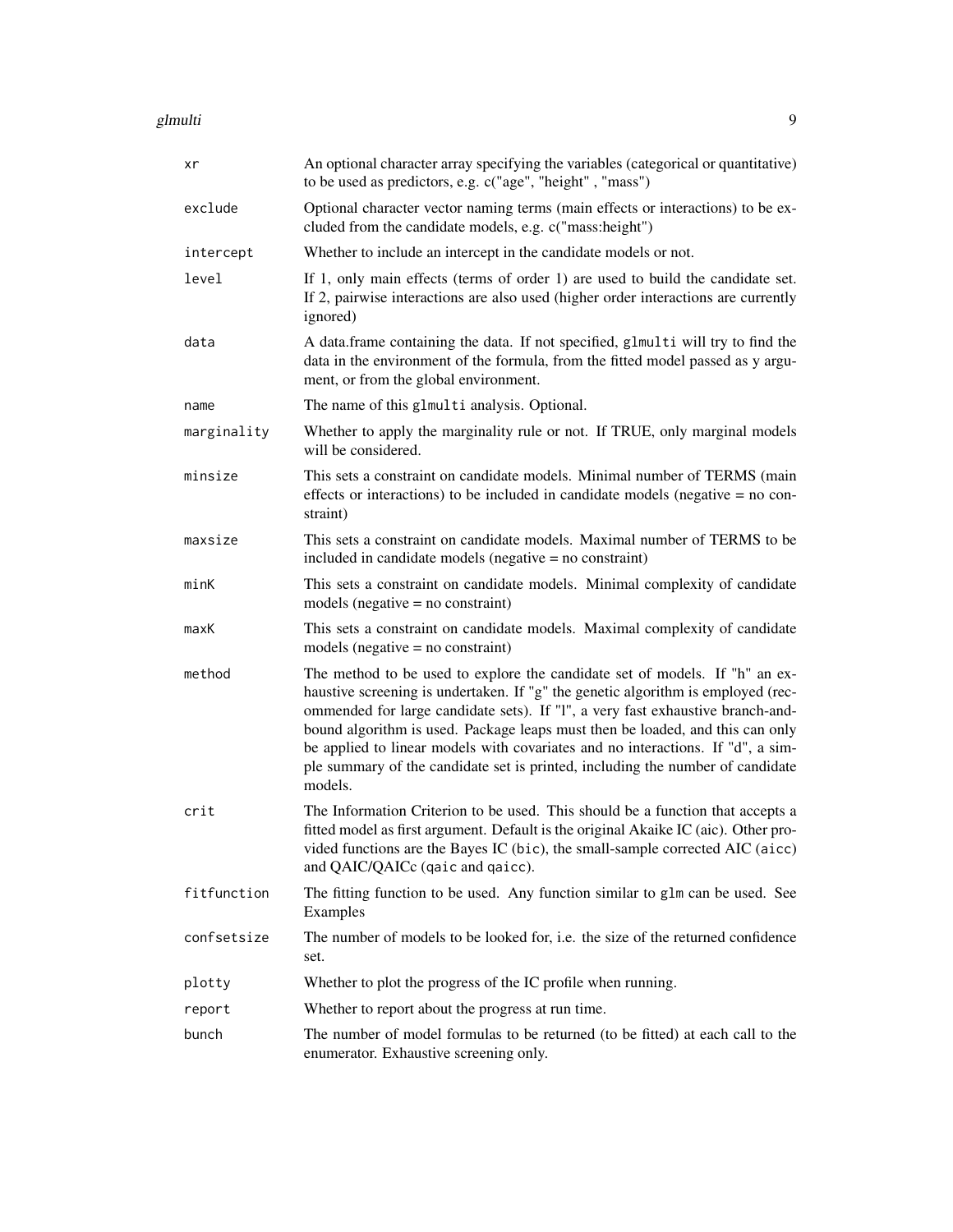| chunk          | When using an exhaustive screening approach, it can be splitted in several parts<br>to take advantage of multiple CPUs. chunk is an integer specifying which part<br>the current call should perform.                           |
|----------------|---------------------------------------------------------------------------------------------------------------------------------------------------------------------------------------------------------------------------------|
| chunks         | When splitting an exhaustive screening, the total number of parts the task should<br>be divided into. For example, with a quad-core processor, 4 may be useful. Use<br>consensus to bring back the pieces into a single object. |
| popsize        | The population size for the genetic algorithm                                                                                                                                                                                   |
| mutrate        | The per locus (i.e. per term) mutation rate for genetic algorithm, between 0 and<br>1                                                                                                                                           |
| sexrate        | The rate of sexual reproduction for the genetic algorithm, between 0 and 1                                                                                                                                                      |
| imm            | The rate of immigration for the genetic algorithm, between 0 and 1                                                                                                                                                              |
| deltaM         | The target change in mean IC (defines the stop rules for the genetic algorithm)                                                                                                                                                 |
| deltaB         | The target change in best IC (defines the stop rules for the genetic algorithm)                                                                                                                                                 |
| conseq         | The target successive number of times with no improvement (i.e. target changes<br>have been attained) (defines the stop rule for the GA). The greater it is, the more<br>stringent the stop rule.                               |
| resumefile     | When resuming an analysis (method="r"), the name of the files from which to<br>resume. Default uses the same as name                                                                                                            |
| includeobjects | Whether or not to include fiited models as objects. This makes coef and predict<br>faster and is very convenient, but can be turned off in case fitted models are very<br>large or are not to be used after.                    |
|                | Further arguments to be passed to the fitting function. E.g. maxit=50 or fam-<br>ily=binomial                                                                                                                                   |

#### Details

glmulti is defined as a S4 function. It acts as a frontend that calls background compiled functions (contained if archive glmulti.jar). Running the function therefore requires a Java Running Environment, and package rJava. A thorough description of this function and package can be found in the article by Calcagno and de Mazancourt (see References). print.glmulti and summary.glmulti are S3 methods which provide a synthesis of glmulti analyses.

NOTE: When calling glmulti with a model object as y, only the formula will be extracted from the object. This means that optional arguments to the fitting function (e.g. family or maxit) will NOT be extracted. These arguments should be passed to glmulti through the ....

#### Value

An object of class glmulti is returned. It is a S4 object with several slots containing relevant data for model selection and beyond.

Several standard S3 functions are provided to help access the content of this object.

Several glmulti objects can be shrunk to one using the function consensus. This is useful to get the best of several replicates (of the genetic algorithm) or to bring together the different parts of a splitted exhaustive screening. When running a genetic algorithm, two tiny java files (serialized objects) are also written to the disk at regular intervals. They can be used to resume the calculation (method="r") if it was interrupted for any reason. This can also be used to continue a GA with modified parameters (e.g. mutation rate).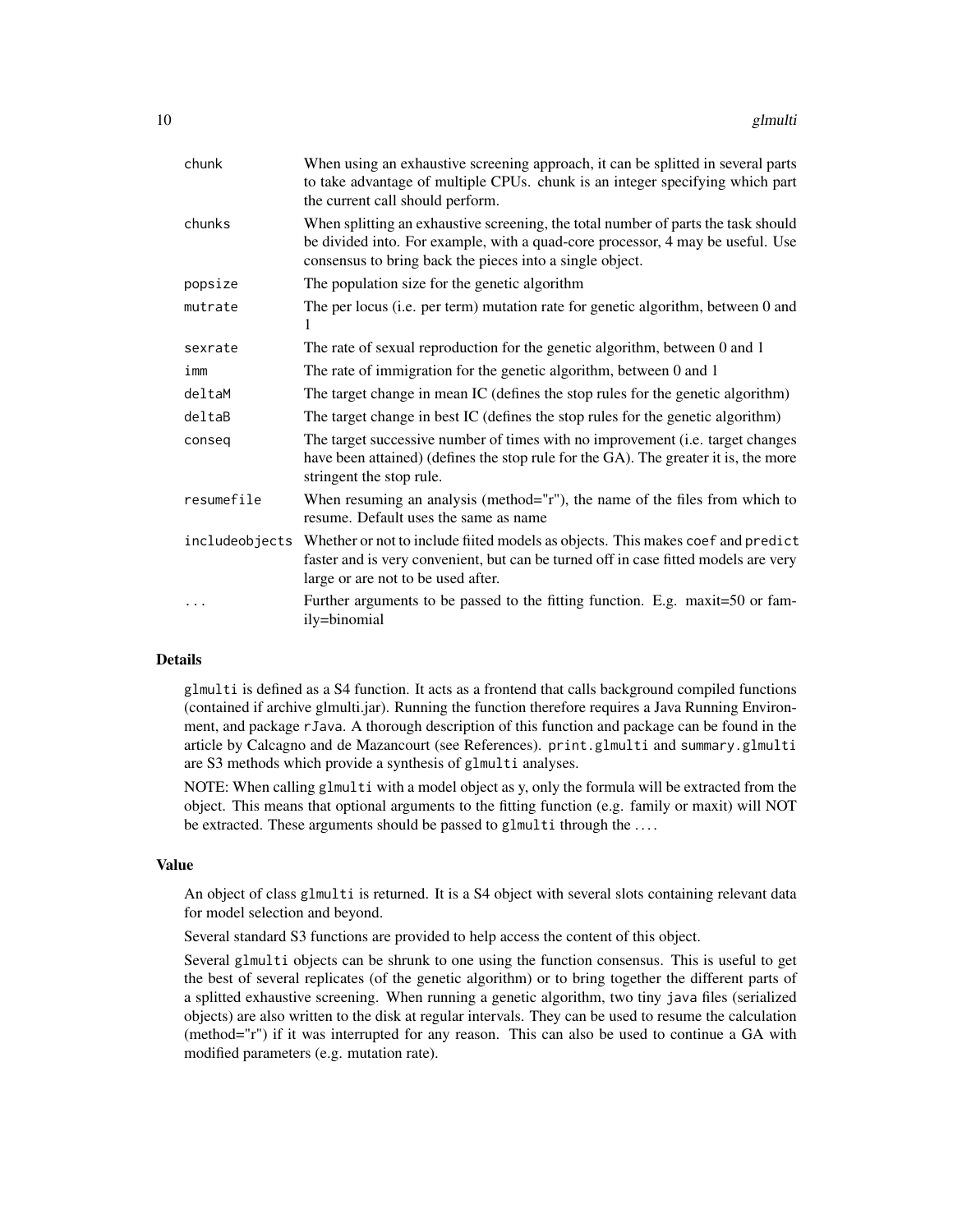#### <span id="page-10-0"></span>glmulti that is a set of the set of the set of the set of the set of the set of the set of the set of the set o

#### Author(s)

Vincent Calcagno, McGill University, Canada

# References

Buckland (1997) Model Selection: an Integral Part of Inference. Biometrics 10:41 Burnham & Anderson (2002) Model Selection and Multimodel Inference: an Information Theoretic Approach Calcagno \& de Mazancourt 2010 J. Stat. Soft. v34 i12. See http://www.jstatsoft.org/v34/i12

#### See Also

[consensus](#page-4-1), [aic](#page-1-1), [weightable](#page-15-1), [summary.glmulti](#page-13-1), [coef.glmulti](#page-3-1), [step](#page-0-0)

#### Examples

```
# See the document "glmulti.pdf" included in the package.
# It explains the general approach and shows how to use
# glmulti with mixed models from the lme4 package.
# Other examples:
# A. This shows how to do the same for zero-inflated poisson models
# we load the required package
library(pscl)
# a random vector of count data
round(runif(100, 0,20)*round(runif(100)))-> vy2
# dummy predictors
va = runif(100)vb = runif(100)# 1. The wrapper function
zeroinfl.glmulti=function(formula, data, inflate = "|1",...) {
    zeroinfl(as.formula(paste(deparse(formula), inflate)),data=data,...)
}
# The default getfit and aicc method will work for zeroinfl objects,
# so no need to redefine them
# we can proceed directly
glmulti(vy2~va*vb,fitfunc=zeroinfl.glmulti,inflate="|1")->bab
# B. This shows how to include some terms in ALL the models
# As above, we just prepare a wrapper of the fitting function
glm.redefined = function(formula, data, always="", ...) {
glm(as.formula(paste(deparse(formula), always)), data=data, ...)
}
# we then use this fitting function in glmulti
glmulti(vy2~va,level=1,fitfunc=glm.redefined,always="+vb")-> bab
# va will be shuffled but vb is always included in the models
# this procedure allows support of arbitrarily any fitting function,
```
# or the use of sophisticated constraints on the model structure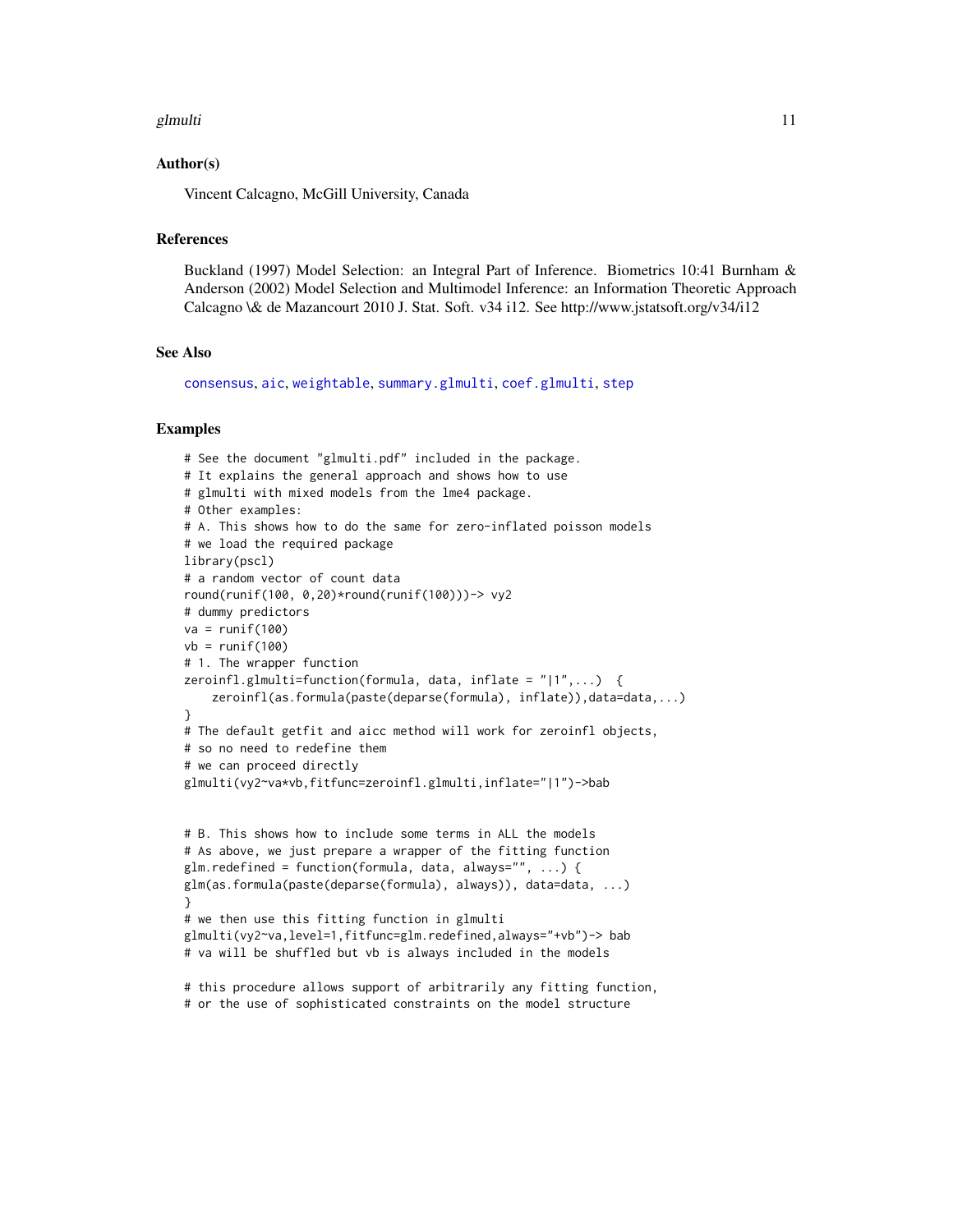<span id="page-11-0"></span>glmulti-class *Class "glmulti"*

#### Description

Contains the results of a glmulti analysis.

#### Objects from the Class

Objects will never be created directly but through calls of glmulti or by applying consensus on a list of glmulti objects.

# Slots

name: Object of class "character" : the name of the analysis.

- params: Object of class "list" : parameter values used when calling glmulti to produce the object.
- nbmods: Object of class "integer" : the number of models that have been found by glmulti.

crits: Object of class "numeric" : the IC values of the models found, in ascending order.

K: Object of class "integer" : for each model, its complexity, from best to worst model.

formulas: Object of class "list" : for each model, its formula, from best to worst.

call: Object of class "call" : the original glmulti call that produced this object.

- adi: Object of class "list" : additional arguments that had been passed to the fitting function through glmulti.
- objects: Object of class "list" : The list of fitted model objects for the confidence set, if includeobjects=T.

## Author(s)

Vincent Calcagno, McGill University

# References

Calcagno \& de Mazancourt 2010 J. Stat. Soft. v34 i12. See http://www.jstatsoft.org/v34/i12

#### See Also

[summary.glmulti](#page-13-1), [consensus](#page-4-1), [coef.glmulti](#page-3-1)

# Examples

showClass("glmulti")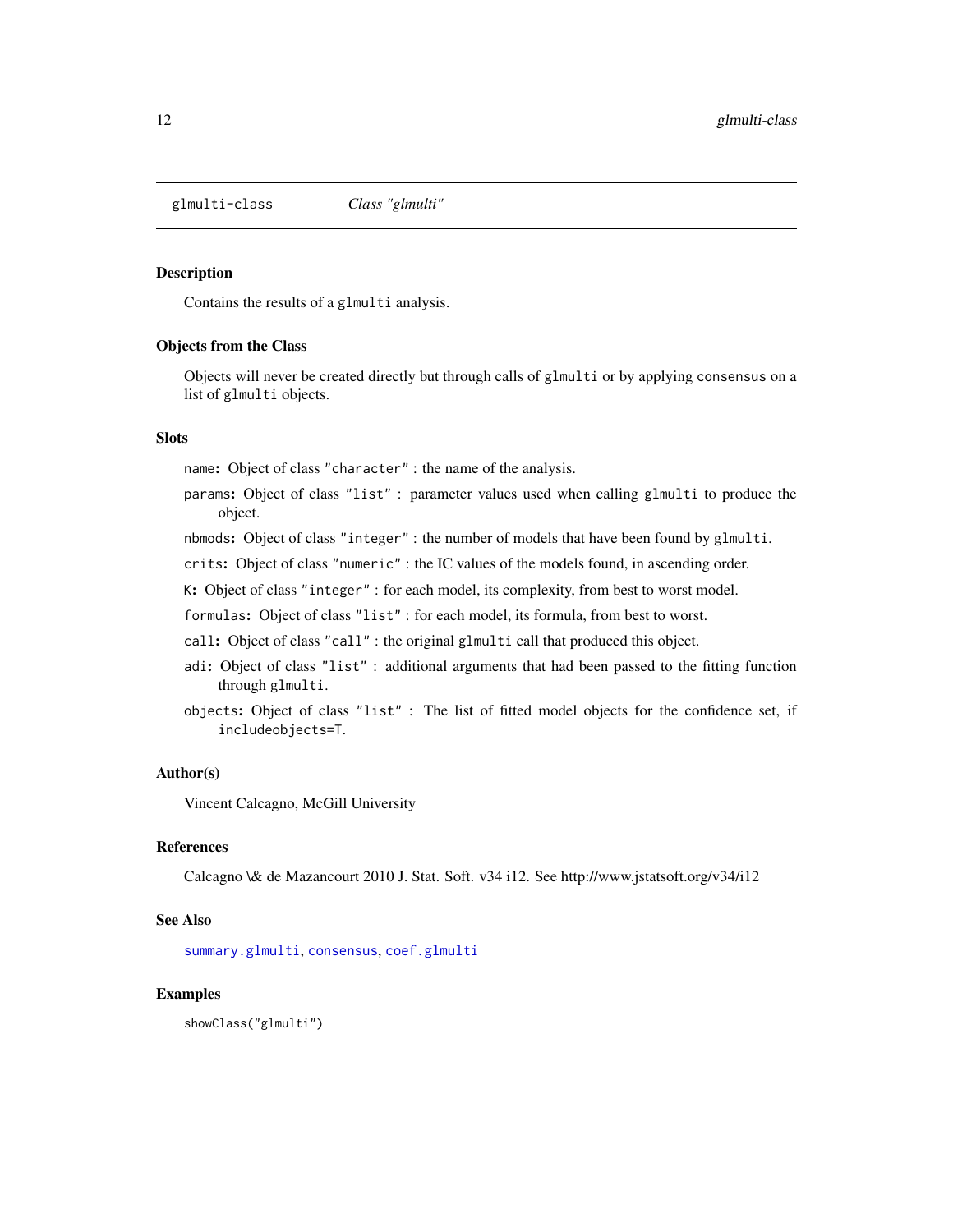<span id="page-12-0"></span>

codeglmulti finds what are the n best models (the confidence set of models) among all possible models (the candidate set, as specified by the user). Models are fitted with the specified fitting function (default is glm) and are ranked with the specified Information Criterion (default is aic). The best models are found either through exhaustive screening of the candidates or using a genetic algorithm, which allows very large candidate sets to be adressed. The output can be used for model selection, variable selection, and multimodel inference.

#### Methods

- $y = "ANY", xr = "ANY", data = "ANY", exclude = "ANY" This will stop with a warning that$ an improper call has been attempted.
- $y =$  "character",  $xr =$  "character", data = "ANY", exclude = "ANY" Calling glmulti with the names of the response variable and of the predictors as character strings. This is the original interface used in versions earlier than 0.6-1.
- $y =$  "character",  $xr =$  "missing", data = "ANY", exclude = "missing" Calling glmulti with a model formula represented as a character string. E.g. "u~c+x"
- $y =$  "formula",  $xr =$  "missing", data = "ANY", exclude = "missing" Calling glmulti with a model formula containing all the terms to be included in candidate models. E.g. u~c+x
- $y =$ "list",  $xr = "ANY", data = "ANY", exclude = "ANY" Calling glmulti on a list of (fitted)$ model objects. Models will not be refitted, but the information criteria will be computed and a regular glmulti object is returned.
- $y = "glm", xr = "missing", data = "ANY", exclude = "missing" Calling glmulti with a glmob$ ject from which the formula and other parameters will be extracted.
- y = "lm", xr = "missing", data = "ANY", exclude = "missing" Calling glmulti on a lm object from which the formula and other parameters will be extracted.
- $y =$  "missing",  $xr =$  "ANY", data = "ANY", exclude = "ANY" If y is missing the glmulti version currently used is printed.

qaic-methods *Methods for Function qaic*

#### Description

Used to compute the QAIC value for several classes of models. Specify the estimated c value to be used through the "glmulti-cvalue" option.

# Methods

object = " $ANY$ " Default method for e.g. glm and lm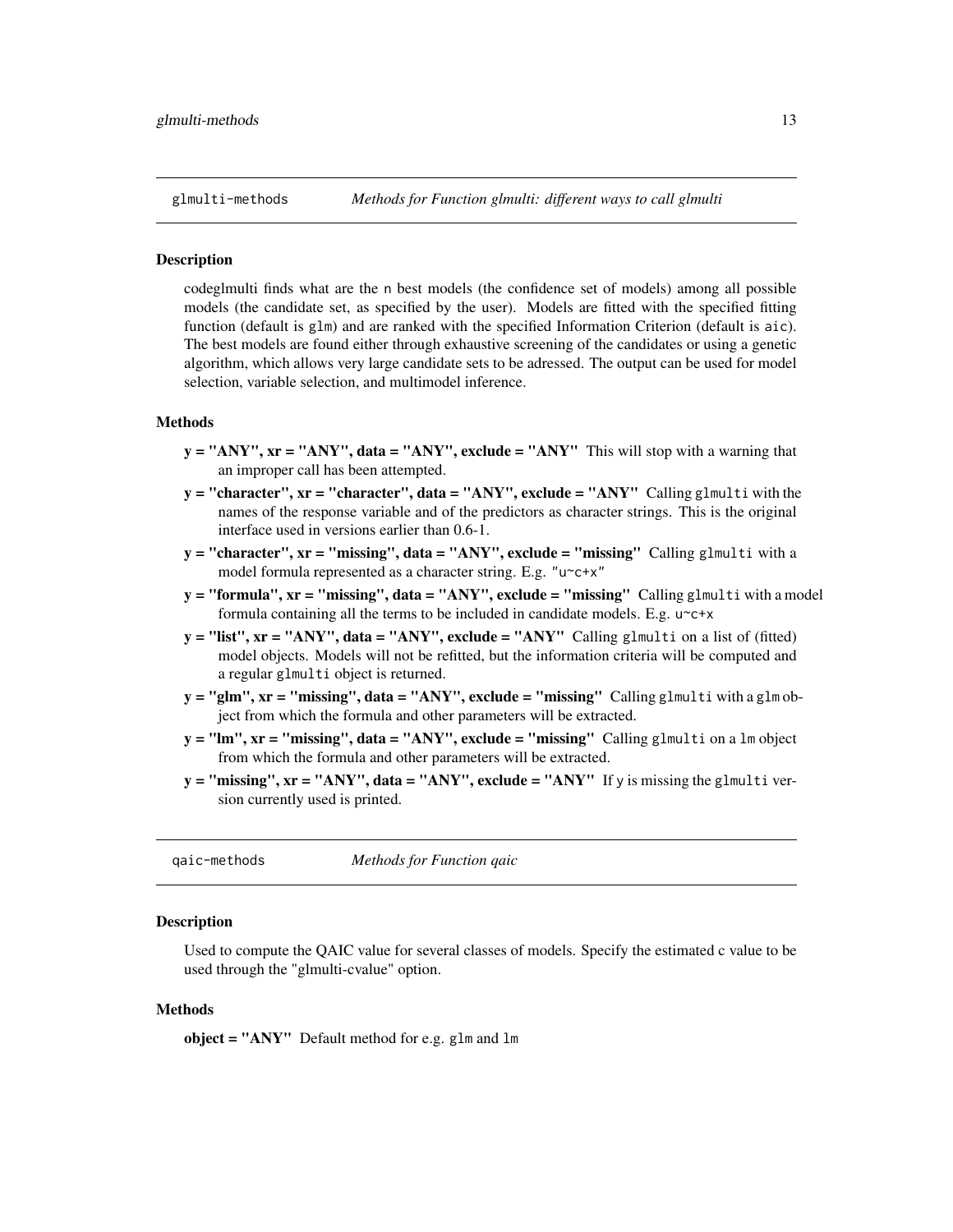<span id="page-13-0"></span>

Used to compute the QAICc value for several classes of models. Specify the estimated c value to be used through the "glmulti-cvalue" option.

# Methods

object = "ANY" Default method, for e.g. glm and lm

<span id="page-13-1"></span>summary.glmulti *Handling glmulti objects*

# Description

These standard S3 functions can be applied on glmulti to print a short report, obtain a more detailed summary, or produce different types of graphics.

# Usage

```
# S3 summary method for class 'glmulti'
## S3 method for class 'glmulti'
summary(object, ...)
```
# S3 print method for class 'glmulti' ## S3 method for class 'glmulti'  $print(x, \ldots)$ 

```
# S3 plot method for class 'glmulti'
## S3 method for class 'glmulti'
plot(x, type="p", ...)
```
#### Arguments

| object   | A glmulti object                                                           |
|----------|----------------------------------------------------------------------------|
|          | An object of class glmulti                                                 |
| type     | The type of graph to be produced. One of "p", "r", "s" or "w" (see below). |
| $\cdots$ | Further arguments.                                                         |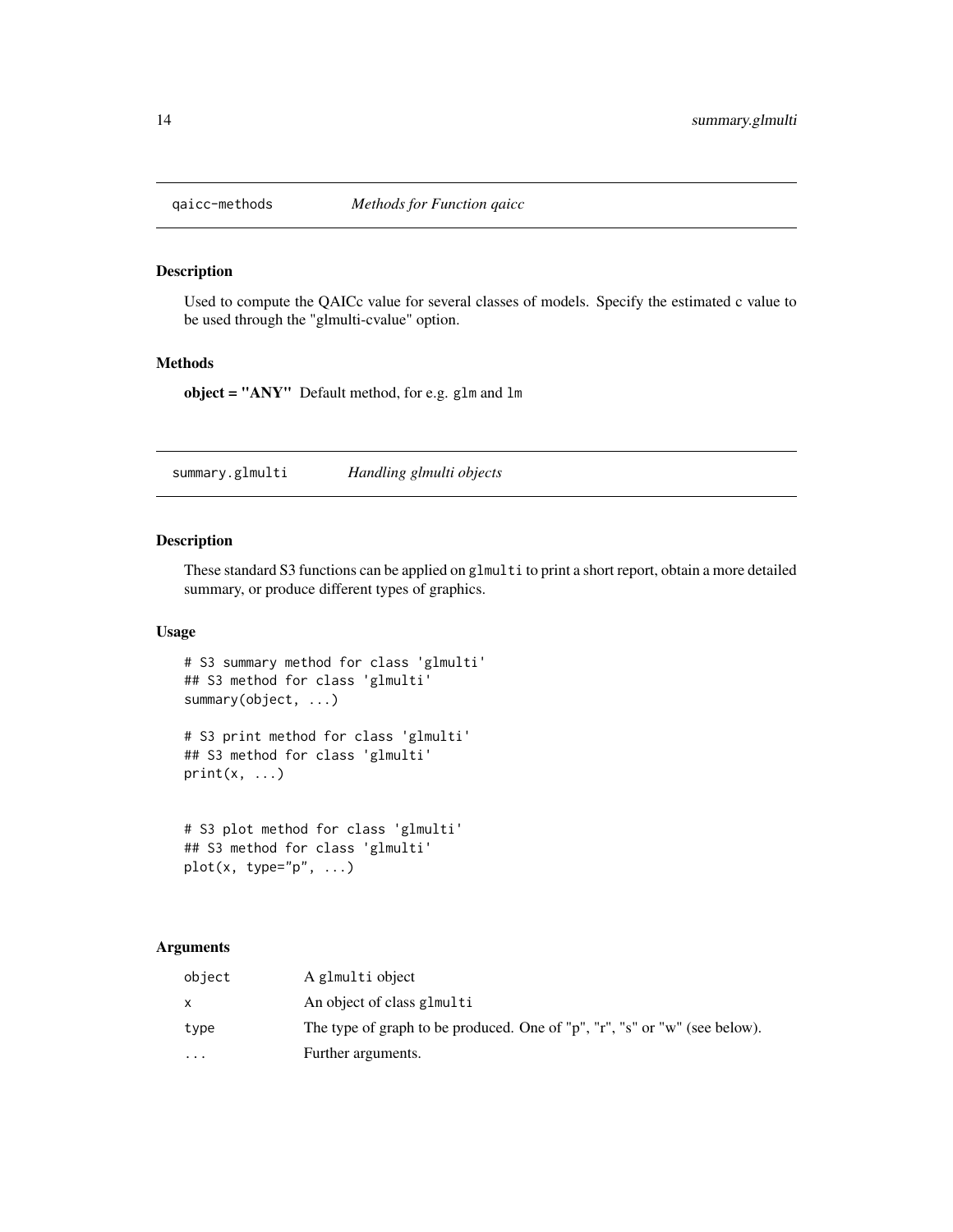#### Details

The name of the returned object is the name of the first object passed, with "consensus-" prepended. The params slot of the returned object is taken from the first object too.

#### Value

plot can be used to have a graphical representation of the results. Two types are proposed:

type="p" plots the IC profile (the IC values form the best to the worst model). A horizontal line delineates models that are less than 2 IC units away from the best model.

type="r" shows diagnostics of the fit (residuals versus predicted values, and QQ plot of residuals) for the five best models. It calls the plot functions on the fitted model objects, which should be defined (e.g. plot.lm, plot.glm). This type of plot can only be used if model objects are included in the glmulti object (i.e. if includeobjects was set to true).

type="s" plots the relative importance of model terms, i.e. the overall support for each variable across all models. A vertical line is drawn at 80

type="w" plots the normalized evidence weights of the models. A vertical line delineates models that sum um to 95

print prints a brief synthesis of the analysis (e.g. the best model found, its IC value and evidence weight...)

summary returns a list with more detailed elements:

| name        | the name of the analysis                                                                                               |
|-------------|------------------------------------------------------------------------------------------------------------------------|
| method      | The method used                                                                                                        |
| fitting     | The fitting function used                                                                                              |
| crit        | The IC used                                                                                                            |
| level       | Whether interactions between predictors were considered or not                                                         |
| marginality | Whether the marginality rule was applied                                                                               |
| confsetsize | The requested size of the confidence set                                                                               |
| bestic      | The lowest IC found                                                                                                    |
| icvalues    | The IC values of the models in the confidence set, from lower to greater                                               |
| bestmodel   | A list containing the formula of the best model found, or of the best models<br>found if several had the same IC value |
| generations | The number of generations it took to converge. For genetic algorithm only.                                             |
| elapsed     | The actual (system) time it took. For genetic algorithm only.                                                          |
|             | include objects A boolean indicating whether fitted model objects are contained in the object.                         |

#### Author(s)

Vincent Calcagno, McGill University

#### References

Calcagno \& de Mazancourt 2010 J. Stat. Soft. v34 i12. See http://www.jstatsoft.org/v34/i12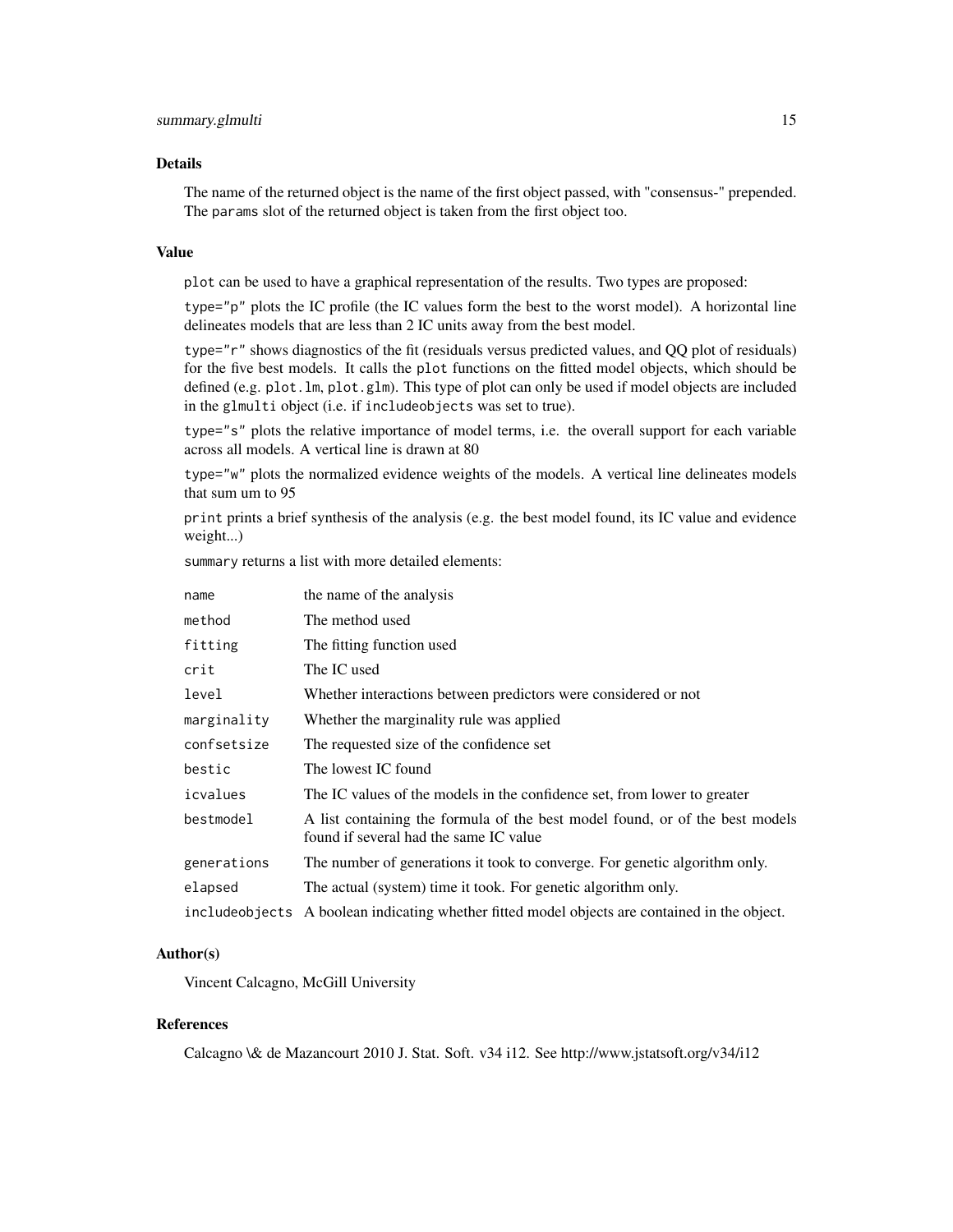# See Also

[glmulti](#page-7-1)

<span id="page-15-1"></span>weightable *Table of relative supports*

# Description

Prepares a table with model formulas, IC values and IC relative supports

# Usage

weightable(object, ...)

# Arguments

| object                  | A glmulti object         |
|-------------------------|--------------------------|
| $\cdot$ $\cdot$ $\cdot$ | For further improvements |

# Value

A data frame with the list of formulas, IC values and IC weights

#### Author(s)

Jarret Byrnes and Vincent Calcagno, McGill University

# See Also

[glmulti](#page-7-1)

weightable-methods *Table of relative supports*

# Description

Prepares a table with model formulas, IC values and IC relative supports

# Methods

object="glmulti" Default call

<span id="page-15-0"></span>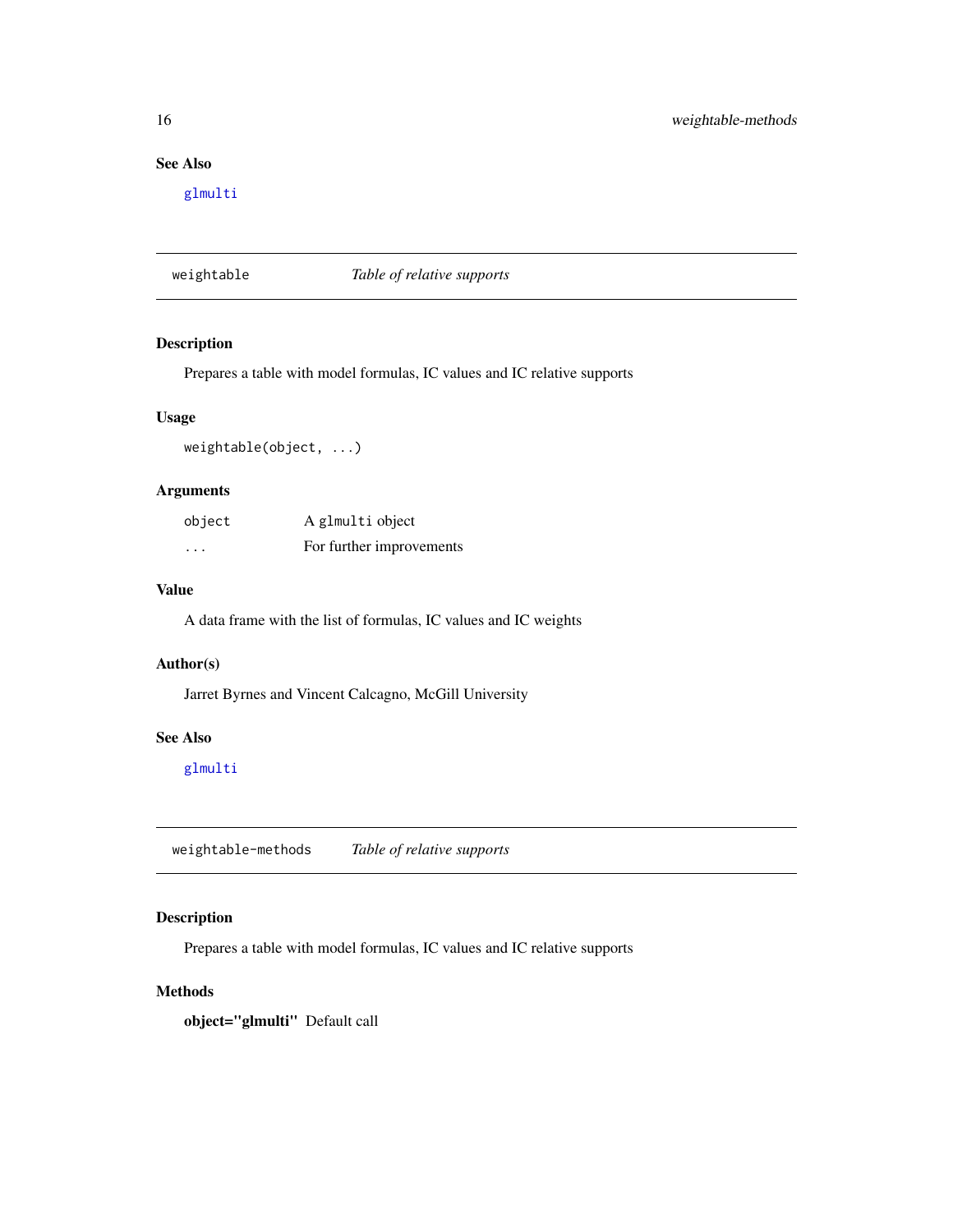<span id="page-16-0"></span>

The S4 method provided for glmulti objects writes a glmulti object as a data.frame, or alternatively as a raw R object.

# Usage

```
write(x, file = "data", ncolumns = if (is.character(x)) 1 else 5,
append = FALSE, sep = " "
```
# Arguments

| x        | An object of class glmulti                                                                                                                                                                                                            |
|----------|---------------------------------------------------------------------------------------------------------------------------------------------------------------------------------------------------------------------------------------|
| file     | The name of the file to write into. If missing, the name is taken to be the name<br>of the <i>glmulti</i> object.* If "\object" is at the end of the filename, then the object<br>is written as a raw R object using <i>saveRDS</i> . |
| ncolumns | Not used with <i>glmulti</i> objects                                                                                                                                                                                                  |
| append   | Whether to append the output to the file, if existing.                                                                                                                                                                                |
| sep      | The character to be used to separate columns.                                                                                                                                                                                         |

# Details

When using "\object", the file written can be read directly from R using *readRDS*, or with *consensus*.

#### Value

A data.frame. Rows correspond to all models, sorted from best to worse.. The first columns indicate whether the different terms are found in the formula of each model (0/1). The next columns contain model complexity (K), model IC, and model formula (as a character string).

# Author(s)

Vincent Calcagno, McGill University

#### See Also

[glmulti](#page-7-1), [consensus](#page-4-1)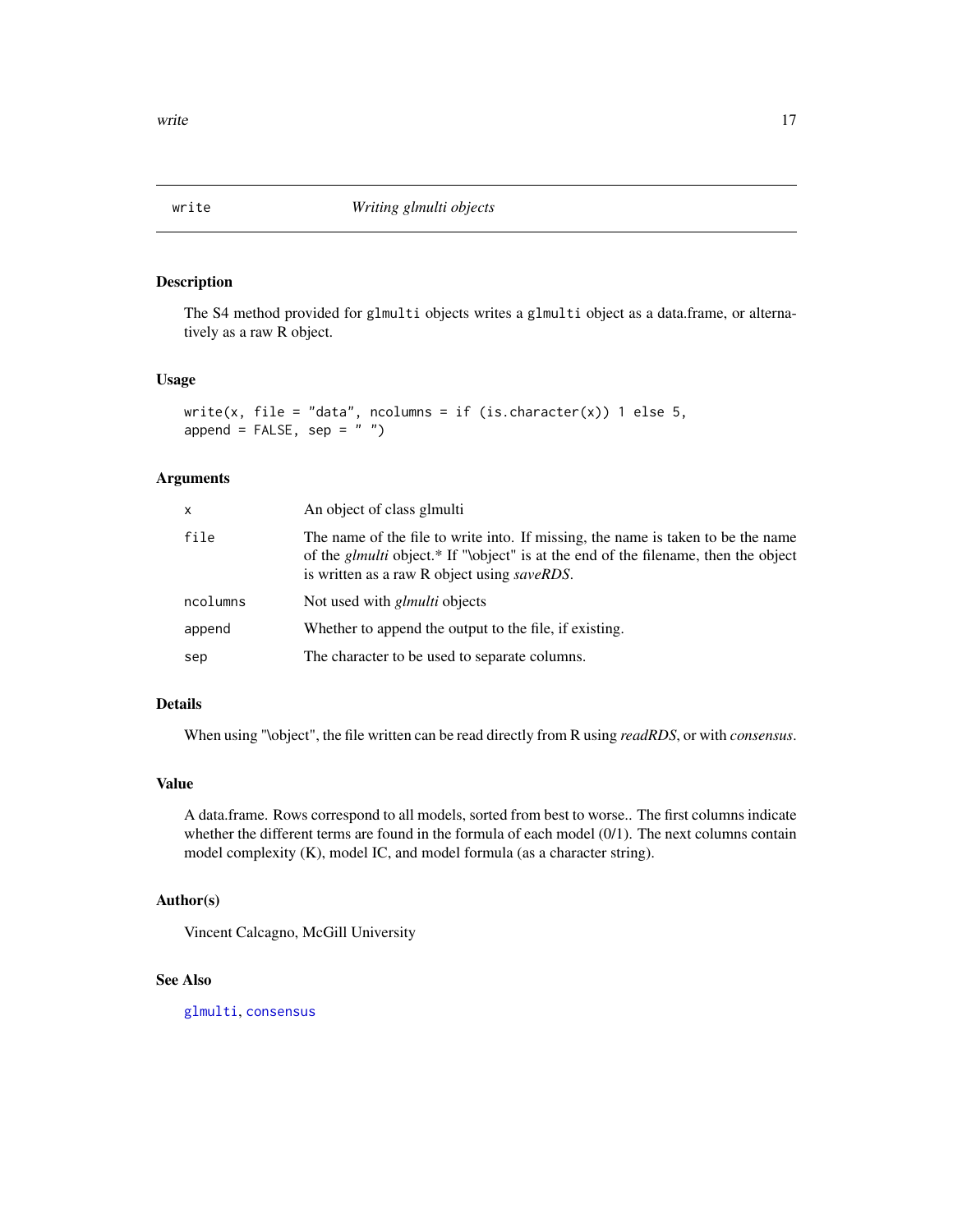<span id="page-17-0"></span>

Methods for function write

# Methods

x = "glmulti" Method to write glmulti objects.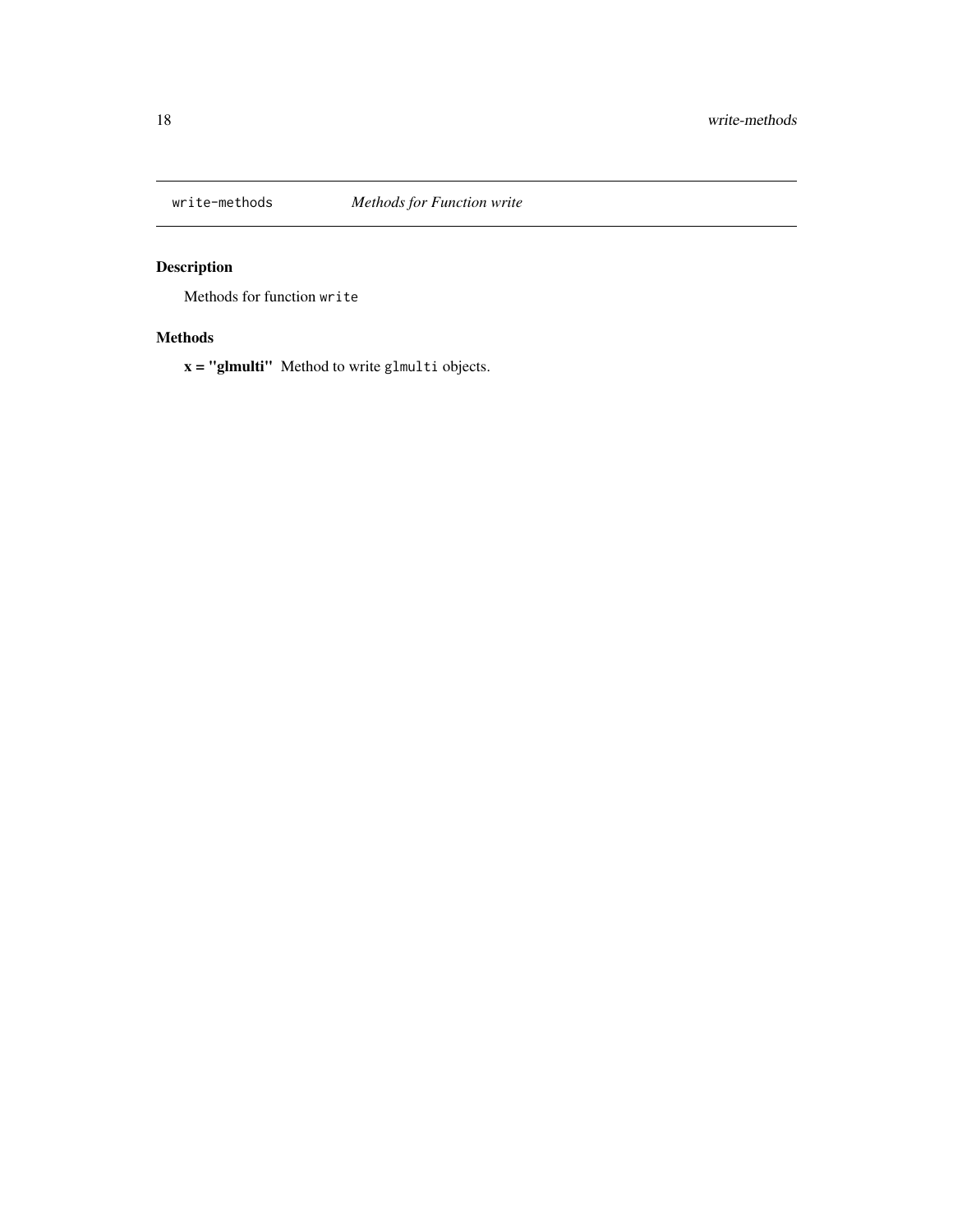# <span id="page-18-0"></span>**Index**

∗Topic IO write, [17](#page-16-0) ∗Topic classes glmulti-class, [12](#page-11-0) ∗Topic methods aic-methods, [3](#page-2-0) aicc-methods, [3](#page-2-0) bic-methods, [3](#page-2-0) consensus-methods, [6](#page-5-0) getfit-methods, [8](#page-7-0) glmulti-methods, [13](#page-12-0) qaic-methods, [13](#page-12-0) qaicc-methods, [14](#page-13-0) weightable-methods, [16](#page-15-0) write-methods, [18](#page-17-0) ∗Topic models aic, [2](#page-1-0) coef.glmulti, [4](#page-3-0) consensus, [5](#page-4-0) glmulti, [8](#page-7-0) summary.glmulti, [14](#page-13-0) weightable, [16](#page-15-0) ∗Topic regression aic, [2](#page-1-0) coef.glmulti, [4](#page-3-0) consensus, [5](#page-4-0) glmulti, [8](#page-7-0) summary.glmulti, [14](#page-13-0) weightable, [16](#page-15-0) aic, [2,](#page-1-0) *[11](#page-10-0)* aic,ANY-method *(*aic-methods*)*, [3](#page-2-0)

```
aic-methods, 3
aicc (aic), 2
aicc,ANY-method (aicc-methods), 3
aicc-methods, 3
```
bic *(*aic*)*, [2](#page-1-0) bic,ANY-method *(*bic-methods*)*, [3](#page-2-0) bic-methods, [3](#page-2-0)

coef.glmulti, [4,](#page-3-0) *[11,](#page-10-0) [12](#page-11-0)* consensus, [5,](#page-4-0) *[11,](#page-10-0) [12](#page-11-0)*, *[17](#page-16-0)* consensus,list-method *(*consensus-methods*)*, [6](#page-5-0) consensus-methods, [6](#page-5-0)

getfit, [7](#page-6-0)

getfit,ANY-method *(*getfit-methods*)*, [8](#page-7-0) getfit,coxph-method *(*getfit-methods*)*, [8](#page-7-0) getfit,coxph.null-method *(*getfit-methods*)*, [8](#page-7-0) getfit-methods, [8](#page-7-0) glmulti, *[3](#page-2-0)*, *[5](#page-4-0)[–7](#page-6-0)*, [8,](#page-7-0) *[16,](#page-15-0) [17](#page-16-0)* glmulti,ANY,ANY,ANY,ANY-method *(*glmulti-methods*)*, [13](#page-12-0) glmulti,character,character,ANY,ANY-method *(*glmulti-methods*)*, [13](#page-12-0) glmulti,character,missing,ANY,missing-method *(*glmulti-methods*)*, [13](#page-12-0) glmulti,formula,missing,ANY,missing-method *(*glmulti-methods*)*, [13](#page-12-0) glmulti,glm,missing,ANY,missing-method *(*glmulti-methods*)*, [13](#page-12-0) glmulti,list,ANY,ANY,ANY-method *(*glmulti-methods*)*, [13](#page-12-0) glmulti,lm,missing,ANY,missing-method *(*glmulti-methods*)*, [13](#page-12-0) glmulti,missing,ANY,ANY,ANY-method *(*glmulti-methods*)*, [13](#page-12-0) glmulti-class, [12](#page-11-0) glmulti-methods, [13](#page-12-0) plot.glmulti *(*summary.glmulti*)*, [14](#page-13-0) predict.glmulti *(*coef.glmulti*)*, [4](#page-3-0) print.glmulti *(*summary.glmulti*)*, [14](#page-13-0) qaic *(*aic*)*, [2](#page-1-0)

qaic,ANY-method *(*qaic-methods*)*, [13](#page-12-0) qaic-methods, [13](#page-12-0) qaicc *(*aic*)*, [2](#page-1-0)